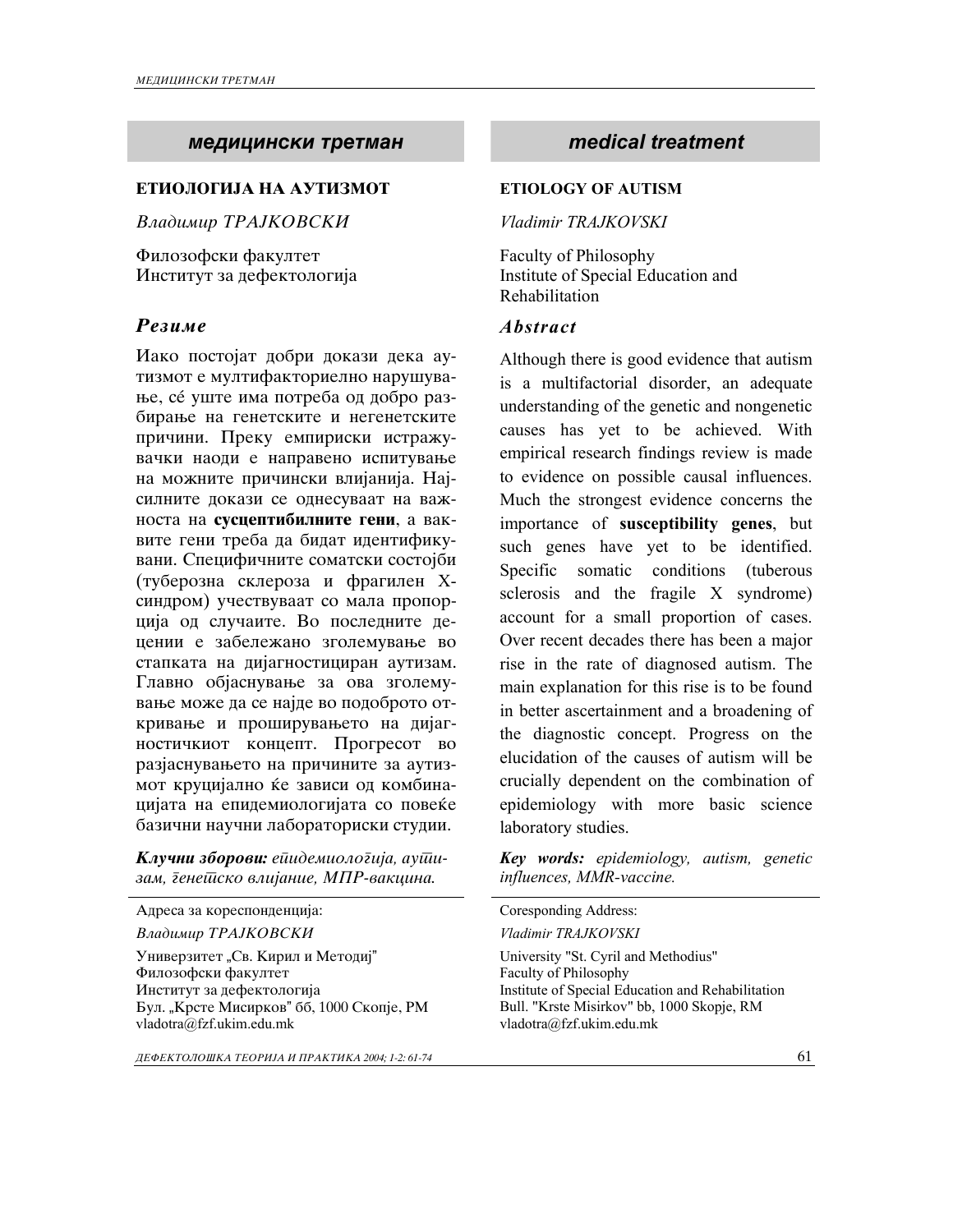Аутизмот е тешко развојно нарушување, карактеризирано со социјални дефицити, нарушена комуникација и рестриктивни и репетитивни обрасци на однесување (1).

На почетокот на овој труд треба да се напомене дека во последните децении во дијагностичкиот концепт на аутизмот се направени важни промени. Во 60-тите години од минатиот век се мислело дека аутизмот е ретко, сериозно хендикепирачко нарушување, обично придружено со ментална ретардација. Епидемиолошките и генетските истражувања ја наметнаа промената во концептот како резултат на доказите дека аутизам сличните абнормалности може да се случат и кај индивидуи со нормална интелигенција (2). Изгледа постои широк спектар на нарушувања што имаат многу слични карактеристики, но во некој поглед поблаги и обично се јавуваат кај индивидуи со нормална интелигенција. Надвор од ова нарушување има група со многу поблаги но слични состојби што се нарекуваат со терминот "поширок фенотип". Tue се среќаваат кај околу 1 од 5 роднини од прв степен на лица со аутизам.

### *Susceptibilni geni za autizam Susceptibility genes for autism*

Во психијатриската генетика се користат linkage и асоциајционите стратегии за да се идентификуваат сусцептибилните гени (3). Познати се повеќе ветувачки, делумно повторени, наоди што се однесуваат на локусите на хромозомите 2 и 7, како и на други хромозомски локации.

### *Rosed <i>Introduction*

Autism is a severe developmental disorder characterized by social deficits, impaired communication, and restricted and repetitive patterns of behaviour (1).

On the beginning of this article it should be mention that, over the last few decades, there have been important changes in the diagnostic concept. During the 1960s, it was generally assumed that autism was a rare, seriously handicapping disorder, usually associated with mental retardation. Epidemiological and genetic research findings have forced a change in concept as a result of the evidence that autistic-like abnormalities can and do occur in individuals of normal intelligence (2). There appears to be a broad spectrum of disorders that are closely similar in quality but milder in some respects and often occurring in individuals of normal intelligence. Even further outside the core is a group of much milder, but apparently similar, conditions that have come to be termed the 'broader phenotype'. They are found in some 1 in 5 first-degree relatives of individuals with autism.

Psychiatric genetics use linkage and association strategies, to identify susceptibility genes. A major growth area in psychiatric genetics as applied to ASD concerns the search, using linkage and association strategies, to identify susceptibility genes (3). There are very promising, partially replicated, findings with respect to loci on chromosomes 2 and 7, as well as on other chromosome locations.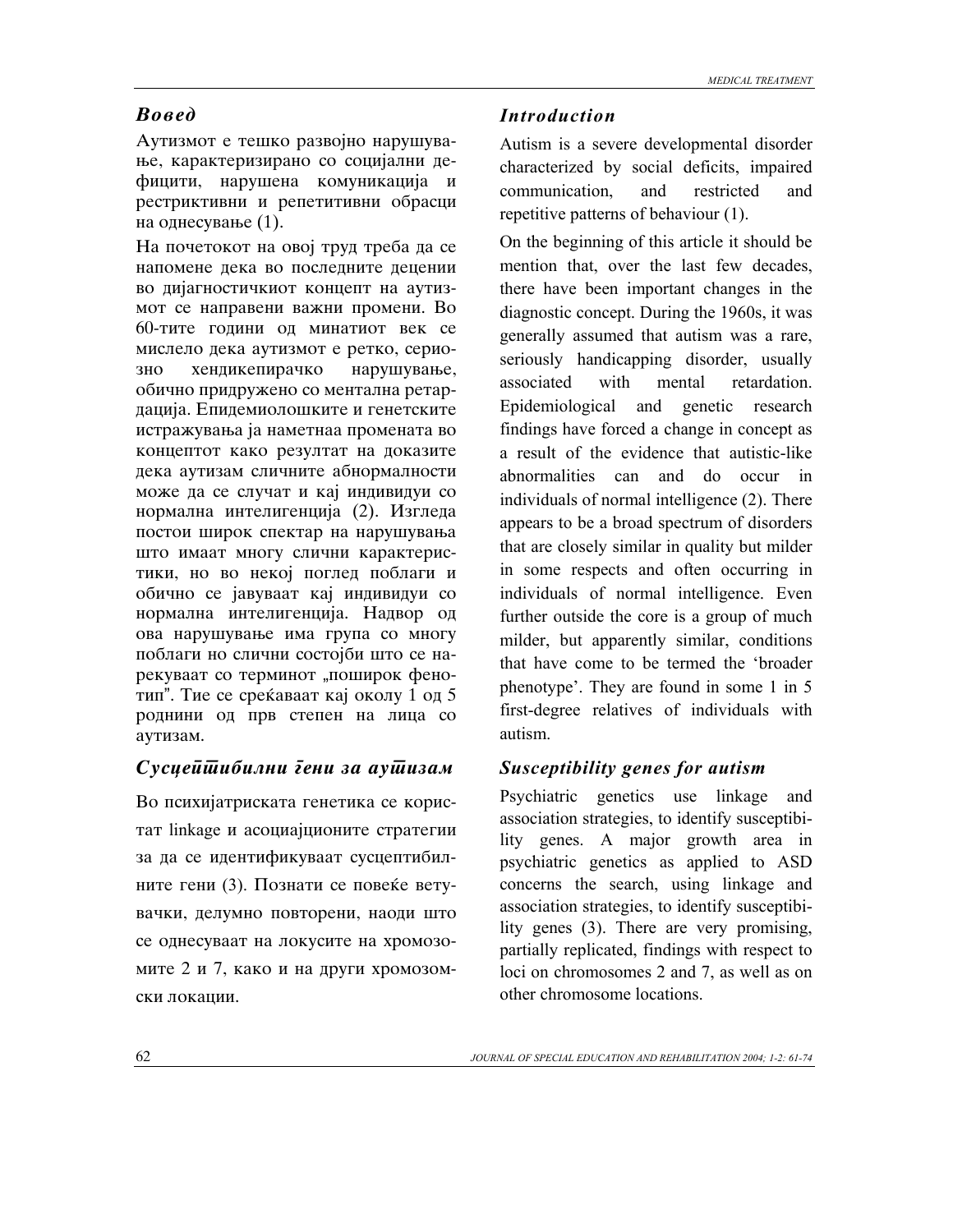Може да се предвиди со одредена доверба дека актуелните сусцептибилни гени ќе бидат одредени дури во следната деценија, ако не и порано од тоа. Linkage-стратегиите го проучуваат степенот со кој заболените членови во исто семејство покажуваат конаследност за исти генетски локуси на одредени хромозоми. Асоцијативните стратегии, спротивно, одредуваат дали индивидуите со АСН се разликуваат од контролите во нивните обрасци на алелни варијации на специфични гени. Ова значи дека секое лице наследува една од повеќе можни алелни копии на секој ген. Некои копии ќе го носат **ризикот, а други не.** Иако може да се очекува дека идентификацијата на сусцептибилните гени ќе биде многу корисна во оформувањето на биолошките истражувања што ќе ја одредат невролошката основа на аутизмот, сепак од друга страна помалку е веројатно дека гените ќе бидат од голема практична полза во однос на скринингот или дијагностиката.

### *Mutacii na eden gen Single gene conditions*

Единствена востановена мутација на еден ген, асоцирана со АСН, е туберозната склероза (4). Најдобрата проценка укажува дека таа се среќава кај околу  $1$ до 3% (5). Иако асоцијацијата со АСН e добро утврдена, причинските механизми инволвирани во настанокот, се помалку разбрани. Веројатно е важно да се напомене дека асоцијацијата со АСН е особено означена само кога туберозната склероза е асоцирана со тешка ментална ретардација, тешка епилепсија и со локација на туберите во темпоралниот лобус (6).

It may be anticipated, with some confidence, that the actual susceptibility genes will be determined during the next decade, if not rather earlier than that. Linkage strategies study the degree to which affected members in the same family show co-inheritance of the same genetic loci on particular chromosomes. Association strategies, by contrast, determine whether individuals with ASD differ from controls in their pattern of allelic variations of specific genes. **That is, each person inherits one out of several possible allelic copies of each gene. Some copies will carry risk whereas others will not.** Although it may be expected that the identification of susceptibility genes will be enormously helpful in shaping the biological research that will determine the neural basis of autism, it is much less likely that the genes themselves will be of much practical utility in terms of either screening or diagnosis.

The only single gene condition with an established association with ASD is tuberous sclerosis (4). The best estimates suggest that this is found in about 1% to 3% of cases of ASD (5). Although the association with ASD is well established, the causal mechanisms that are involved is less well understood. It is probably important that the association with ASD is particularly marked only when tuberous sclerosis is associated with severe mental retardation, severe epilepsy and the location of tubers in the temporal lobe (6).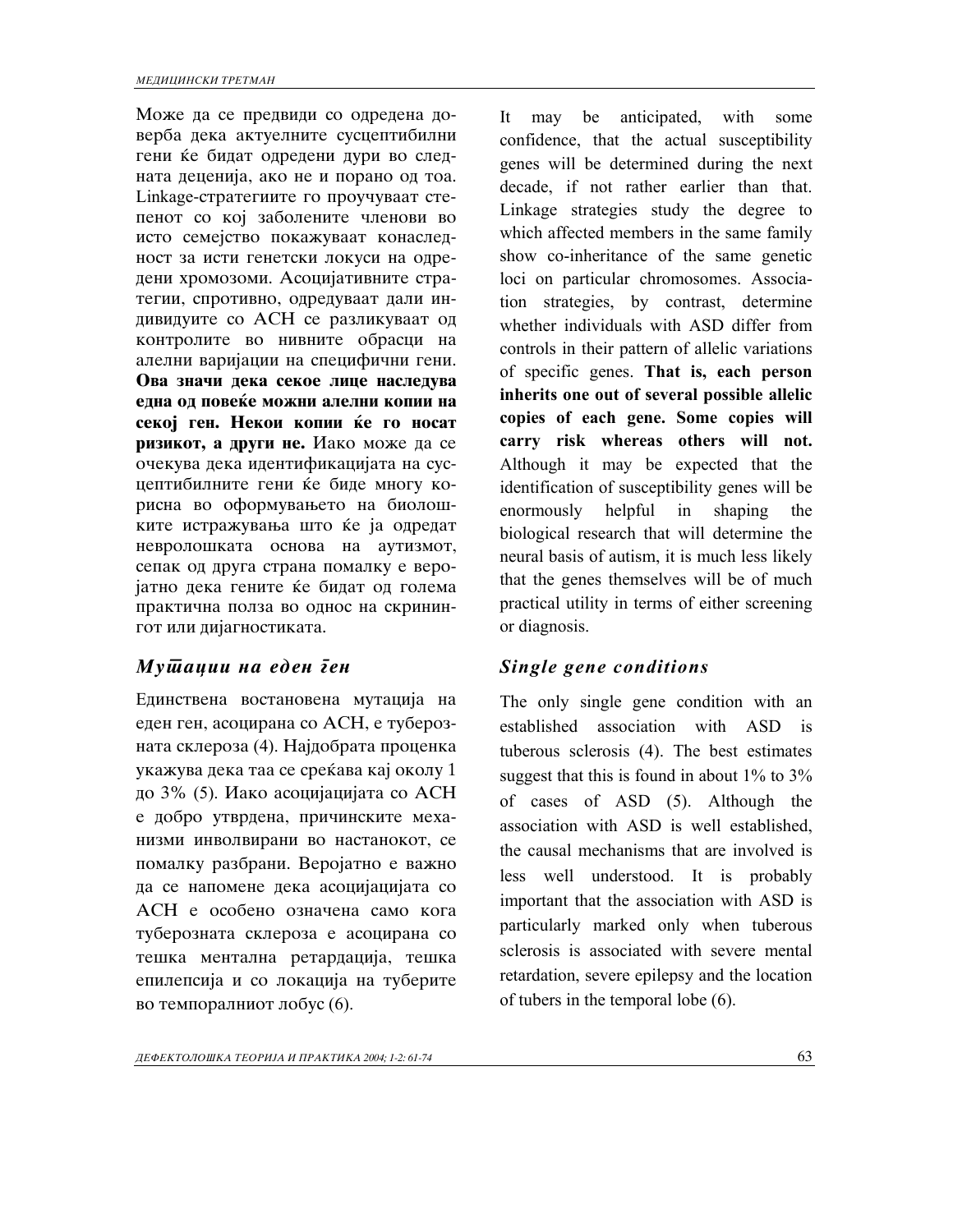### *Hromozomski anomalii Chromosome anomalies*

Најмногу докази за поврзаноста меѓу хромозомските аномалии и АСН доаѓаат од изолирани прикази на случаи (7). Тие се со мала употреба во тестирањето на причинските хипотези и поголема доверба треба да се има во систематските студии било тоа да е општата популација или клинички примероци. Почетно, најсилните тврдења се однесуваа на претпоставената асоцијација меѓу Фрагилниот Х-синдром и аутизмот. Почетните тврдења за силна асоцијација беа базирани врз незадоволителните методи на клеточната култура и откако ДНА-методите станаа достапни, беше евидентно дека цитолошката идентификација на фрагилните места води до многу лажно позитив**ни резултати** (8). Систематските истражувања на големи примероци на индивидуите со АСН покажале дека само околу 2 до 3% покажуваат Фрагилна X-аномалија (9). Ова е уште важна асоцијација; но евидентно е дека таа вбројува многу мала пропорција на случаи со АСН. Од друга страна, истражувањата на индивидуите за кои се знаело дека имаат Фрагилна Х-аномалија покажало дека мошне висока пропорција покажува социјални и комуникативни абнормалности од таков тип што може да се помеша со аутизам  $(10)$ . Друга хромозомска аномалија од често асоцираните со АСН се однесува на мајчински пренесената интерстициелна дупликација на хромозомот 15 (11). Систематските истражувања на хромозомските аномалии во серија на индивидуи со АСН покажала дека приближно 5% покажуваат аномалии од еден или друг вид. Овие сосема се разликуваат и во најголем број случаи нивната клиничка значајност останува нејасна.

Most of the evidence on connections between chromosome anomalies and ASD come from isolated case reports (7). These are of little use in testing causal hypotheses and greater reliance needs to be placed on systematic studies of either general population or clinic samples. Initially, the strongest claims concerned the supposed association between the Fragile X-anomaly and autism. The initial claims of a strong association were based on unsatisfactory cell culture methods and, once DNAmethods became available, it was evident that the cytological identification of fragile sites led to many false positives results (8). Systematic surveys of large samples of individuals with an ASD have shown that only about 2% to 3% show the Fragile X anomaly (9). This is still a meaningful and significant association but it is evident that it accounts for a very small proportion of cases of ASD. On the other hand, surveys of individuals known to have the Fragile X anomaly have shown that quite a high proportion show social and communicative abnormalities of a kind that could be confused with autism (10). The other chromosome anomaly at all commonly associated with ASD concerns the maternally transmitted interstitial duplications of chromosome 15 (11). Systematic surveys of chromosome anomalies in a series of individuals with an ASD have shown that approximately 5% show anomalies of one kind or another. These are quite varied and, in most cases, their clinical significance remains uncertain.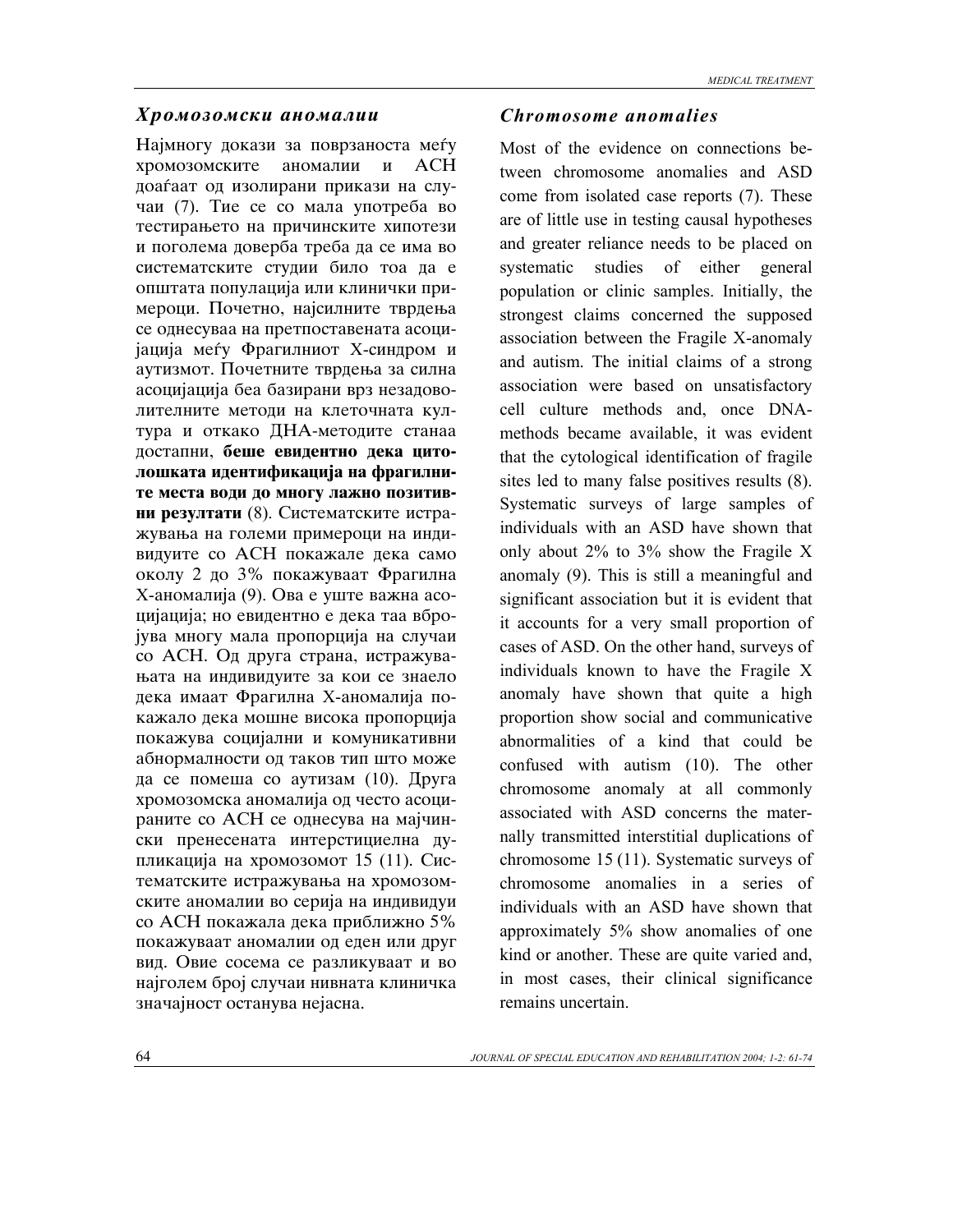### *Medicinski sostojbi i autizam Medical conditions and autism*

Во литературата има разни дебати кои се однесуваат на честотата со која АСН е асоциран со одредени дијагностицибилни медицински состојби кои, веројатно, биле вмешани во причинските процеси (12). Разумна проценка е дека некаде околу 10% од индивидуите со АСН имаат некакво потенцијално значајно идентифицирано соматско заболување или нарушување. Ова значи дека соодветно медицинско иследување е неопходно во сите случаи. Општ консензус е дека овие иследувања треба да вклучат внимателен медицински преглед, вклучувајќи и употреба на Wood-ово светло за да може да се детектира туберозната склероза, дека кариотипизацијата треба рутински да биде направена, а исто така дека треба да бидат вклучени и ДНА-методи за да се дијагностицира Фрагилна Х-аномалија. Иако некои скандинавски истражувачи заговараат некои агресивни методи како рутински, вклучувајќи и лумбална пункција, мозочно скенирање со користење општа анестезија и др. (13), доказите изгледа сугерираат поконзервативен пристап, каде што широчината и видот на медицинското истражување се одредени врз база на наодите од клиничката историја и клиничкиот преглед.

# *Prenatalni vlijanija Prenatal influences*

Иако главното внимание во истражувањата е насочено кон генетските влијанија на аутизмот и на медицинските состојби, доказите се јасни дека повеќето од АСН се сочинети од мултифакториелни нарушувања.

There have been various debates in the literature concerning the frequency with which ASD are associated with definite diagnosable medical conditions that are likely to have been implicated in the causal processes (12). A reasonable estimate would be that something in the order of 10% of individuals with ASD has some potentially relevant identifiable somatic disease or disorder. This means that an appropriately medical assessment is essential in all cases. The general consensus is that this should include careful medical examination, including the use of Wood's light, in order to detect tuberous sclerosis, that karyotyping should be routinely undertaken, but also that this should include the use of DNA-methods to diagnose the Fragile X-anomaly. Although some Scandinavian researchers have advocated agressive further investigations as a routine - including lumbar puncture, brain scanning using a general anaesthetic, etc. (13), the evidence would seem to suggest a more conservative approach in which the extent, and type, of medical investigations are determined on the basis of the clinical history and clinical examination findings.

### *Intrauterini infekcii i toksini Intra-uterine infections and toxins*

Although the main research attention has focused on genetic influences in autism and on associated medical conditions, the evidence is clear cut that most ASD constitute multifactorial disorders.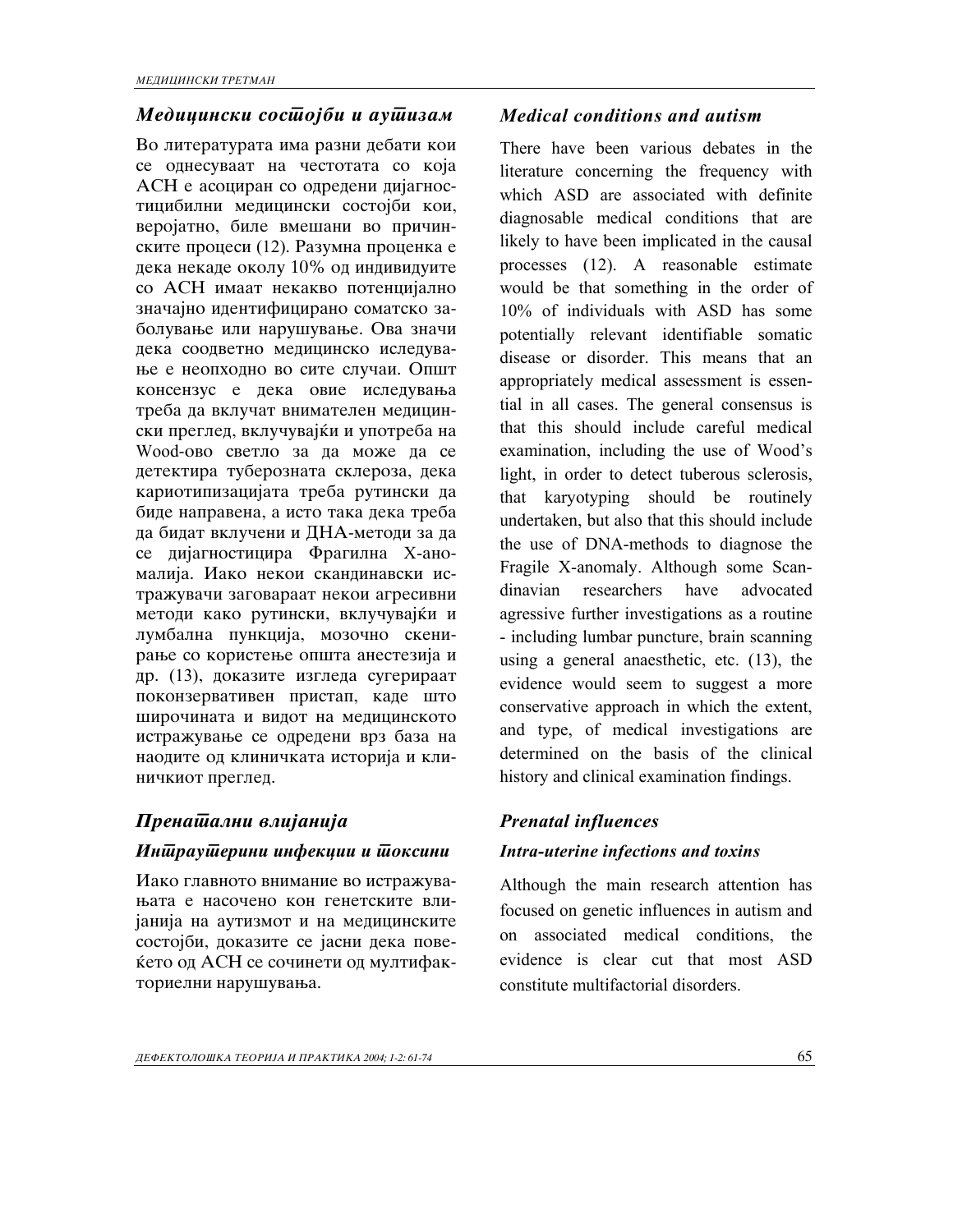Ова значи дека некои видови на негенетски фактори, исто така, веројатно, играат улога во етиологијата, и покрај тоа што ние мошне малку знаеме за нив.

Изолирани прикази на случаи претпоставиле дека ранг на можни интраутерини инфекции и токсини може да одиграат причинска улога во развојот на АСН кај индивидулани случаи (11, 14). Овие вклучуваат различни можни мајчински околности што може да го зафатат плодот, вклучувајќи ги и хипотироидизам, употребата на талидомид, употребата на валпроинска киселина, употребата на алкохол и кокаин како и конгенитална цитомегаловирусна инфекција. Ниеден од нив не бил истакнат во која било епидемиолошка студија за АСН и изгледа неверојатно дека тие се општо прифатени како ризик-фактори за АСН.

Единствена друга востановена врска е меѓу конгениталната рубела и аутизмот (15). Наодите од систематските студии на голем примерок на деца со конгенитална рубела покажале дека значајно малцинство развило некоја форма на АСН. Стапката била значително повисока кај децата, чиј хендикеп вклучувал ментална ретардација, како и видни и слушни дефекти. Следењето покажало дека текот на АСН кај овие деца тежнее да биде различен од оној асоциран со идиопатски аутизам, каде што децата остануваат значајно хендикепирани, и како што стареат, така и аутистичните карактеристики се намалуваат. Наодите се со ограничена современа важност во поглед на конгенитална рубеола по воведувањето на програмите за вакцинација.

That means that some kinds of nongenetic factors are also likely to play a role in etiology, even if we know little about them. Isolated case reports have suggested that a range of possible intra-uterine infections and toxins could play a causal role in the development of ASD in individual cases (11, 14). These include various possible maternal circumstances that could affect the foetus including hypothyroidism, thalidomide use, valproic acid use, cocaine or alcohol use, and congenital cytomegalovirus infection. None of these have been prominent in any of the epidemiological studies of ASD and it seems unlikely that they constitute commonly risk-factors for ASD.

The only other established link is that between congenital rubella and autism (15). Findings from a systematically studied large sample of children with congenital rubella showed that a substantial minority developed some form of ASD. The rate was substantially higher in the children whose handicaps included marked mental retardation as well as visual and hearing defects. It is noteworthy, however, that the follow-up showed that the course of ASD in these children tended, on the whole, to be rather different from that associated with idiopathic autism in that, although the children remained markedly handicapped at they grew older, the autistic features tended to diminish. The findings, of course, are of very limited contemporary relevance in view of the rarity of congenital rubella following the establishment of populationwide vaccination programmes.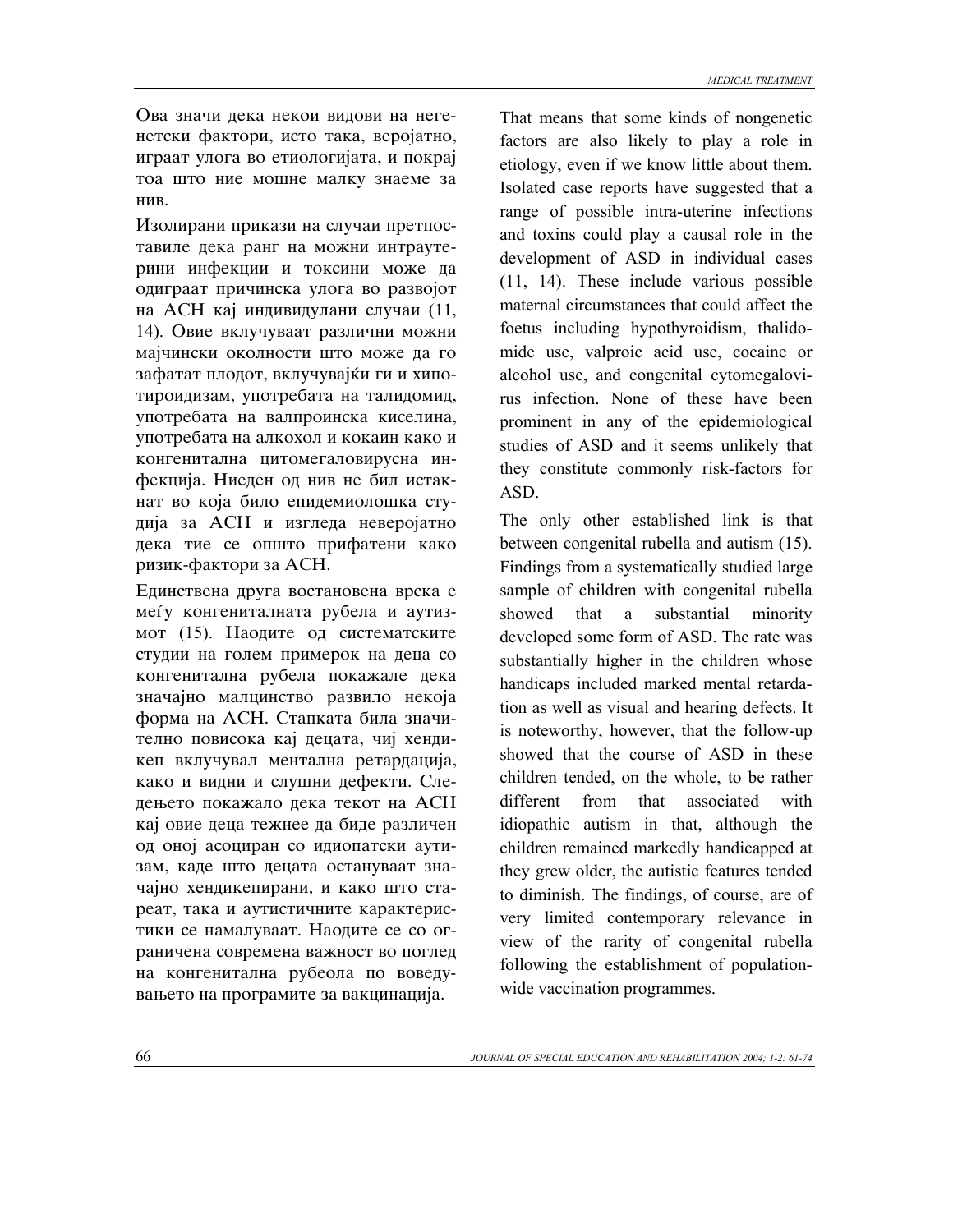# $A$ *k* ушерски комиликации *u* ред на раѓање

Од првото собирање податоци општо беше најдено дека аутизмот има тенденција да биде почест кај првородените од две деца, но многу почест кај последните родени каде што има повеќе деца (16). Исто така, било најдено дека акушерските компликации се почести кај индивидуите со аутизам, отколку кај нивните здрави браќа и сестри или кај контролите (17). Овие докази сугерираат дека акушерските компликации не го одредуваат ризикот од надворешната средина, туку тие може да се одразат на генетски абнормален фетус (17).

# Couujaлна класа на родишелише *и земјаша на иошекло*

Следејќи го Канеровиот првичен извештај дека децата со аутизам, веројатно, имале родители со висок социоекономски статус (18). Но, Wing  $(19)$  и Schopler  $\mu$  cop. (20) не го нашле овој наод. Нивните студии биле фалични, бидејќи не ја зеле во пресметката етничката припадност. Најновите истражувања не го испитувале социјалниот статус систематски, туку со еден можен исклучок во студијата на Fombonne и сор., каде што малкумина што го испитувале, не нашле никаква асоцијација. Заради тоа повеќето критичари заради тоа заклучиле дека веројатно не постои асоцијација (21). Тоа е веројатно вистина, но треба да се истакне дека доказите за донесување заклучок се слаби. Постојат индикации дека аутизмот во Велика Британија може да е почест кај деца од родители со Афро-Карипско потекло, та Gillberg и Gillberg известиле за зголемен број кај деца на имигранти во Шведска. Исто и со социјалната класа наодите се контрадикторни, неубедливи и базирани врз мал број случаи  $(21)$ .

### *Obstetric complications and birth order*

Since the first pulling together of the evidence, it has generally been found that autism tends to be more common in the firstborn in sibships of two but more common in the last born in larger sibships (16). Also it has usually been found that obstetric complications are more common in individuals with autism than in their unaffected siblings or in controls (17). The balance of the evidence suggests that the obstetric complications do not constitute an environmentally mediated risk; rather, they may reflect a response to a genetically abnormal foetus (17).

# *Parental social class and country of origin*

Following Kanner's initial report that children with autism were likely to have parents of a high socio-economic background (18). But, Wing (19) and Schopler et al. (20) did not find this. Their studies were both flawed by a failure to take ethnicity into account. Most recent surveys have not examined social background systematically but, with one possible exception in the study of Fombonne et al., the few that have done so have not found any association. Most reviewers have, therefore, concluded that probably there is no association (21). That is likely to be true but it has to be said that the evidential base for the conclusion is weak. There has been some indication that autism may be more common in the UK in children born to parents of Afro-Caribbean background and Gillberg and Gillberg reported an increase in Sweden for children born to immigrant parents. As with social class, the findings are contradictory, inconclusive and based on small numbers (21).

*DEFEKTOLO[KA TEORIJA I PRAKTIKA 2004; 1-2: 61-74* 67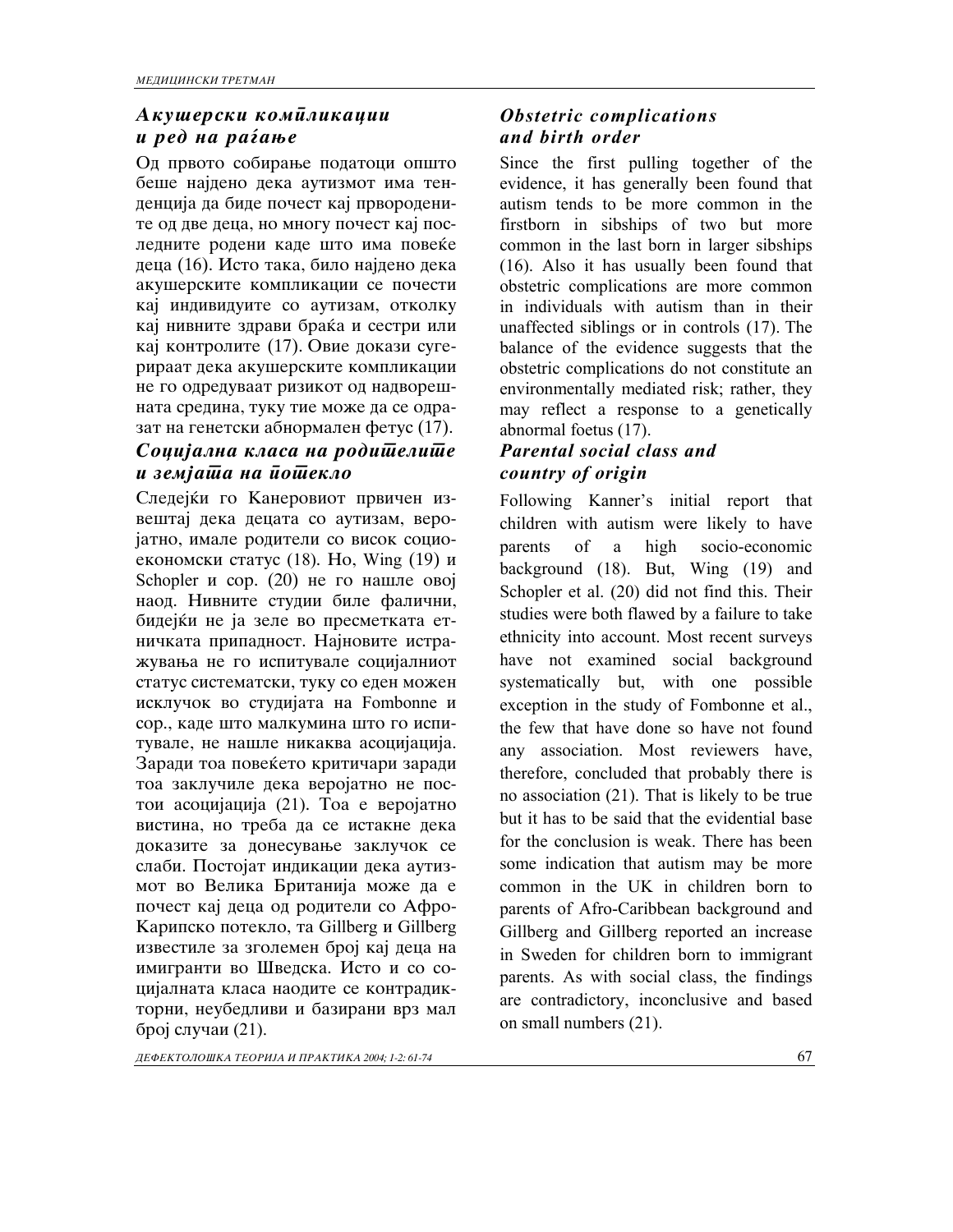### *Monozuīoшни близнаци*  $k$ *kako puzuk*  $\phi$ *akulop*

Оние што не се занимаваат со генетика претпоставуваат дека негенетските фактори, вклучени во етиологијата на АСН, неопходно мора да вклучат некоја форма на специфичен средински ризик (22). На пример, Greenberg и сор. (23), и исто така Betancur и сор.  $(24)$ , известиле за очигледно зголемување на бројот на близнаци меѓу зафатените двојки (браќа/сестри) со аутизам. Ако овој наод се докаже како неспорен, тоа ќе укаже дека да се биде близнак е ризик-фактор за аутизам. Тоа би требало да се случува поради зголемениот ризик од акушерски компликации кај близнаците или поради тоа што монозиготната близначка бременост создава форма на конгенитална аномалија (25). Конгениталните аномалии биле почесто најдени кај индивидуите со ayтизам. Тие, веројатно, го покажуваат начинот на кој развојот кој, веројатно e програмиран, може да тргне на лошо (26). **Конгениталните аномалии се по**чести кај близнаците отколку кај единечните раѓања и се почести кај децата родени од постари мајки, отколку кај **оние родени од помлади** (27). Последователно на тоа, тоа би значело дека овие полуслучајни развојни вознемирувања може да ги засилат споредните ефекти на генетската склоност кон АСН. Треба да биде забележано дека конгениталните аномалии покажуваат покачена стапка на широк ранг на психијатриски нарушувања, такашто ризикот е без специфично значење за АСН. Уште поважно, одреден скептицизам е неопходен со почит кон предложените наоди дека стапката на близнаци, навистина е покачена кај АСН.

### *Monozygotic twinning as a risk factor*

Non-geneticists tend to assume that the nongenetic factors, involved in the etiology of ASD, must necessarily involve some form of specific environmental risk (22). For example, Greenberg et al. (23), and also Betancur et al. (24), reported an apparent excess of twins among affected sibling pairs with autism. If this finding will to prove valid, it would suggest that being a twin constituted a risk-factor for autism. That could come about either because twinning is associated with an increased risk of obstetric complications or because monozygotic twinning itself constitutes a form of congenital anomaly (25). Congenital anomalies have been found to be more common in individuals with autism and these probably index the ways in which development, which is probabilistic rather than deterministically programmed, may go awry (26). **Congenital anomalies are more common in twins than in singletons and are more common in children born to older mothers than in those born to younger ones** (27). Accordingly, it could be that these semi-random developmental perturbations could enhance the adverse effects of a genetic liability to ASD.

It should be noted, that congenital anomalies show an increased rate in a wide range of psychiatric disorders, so that the risk is by no means specific to ASD.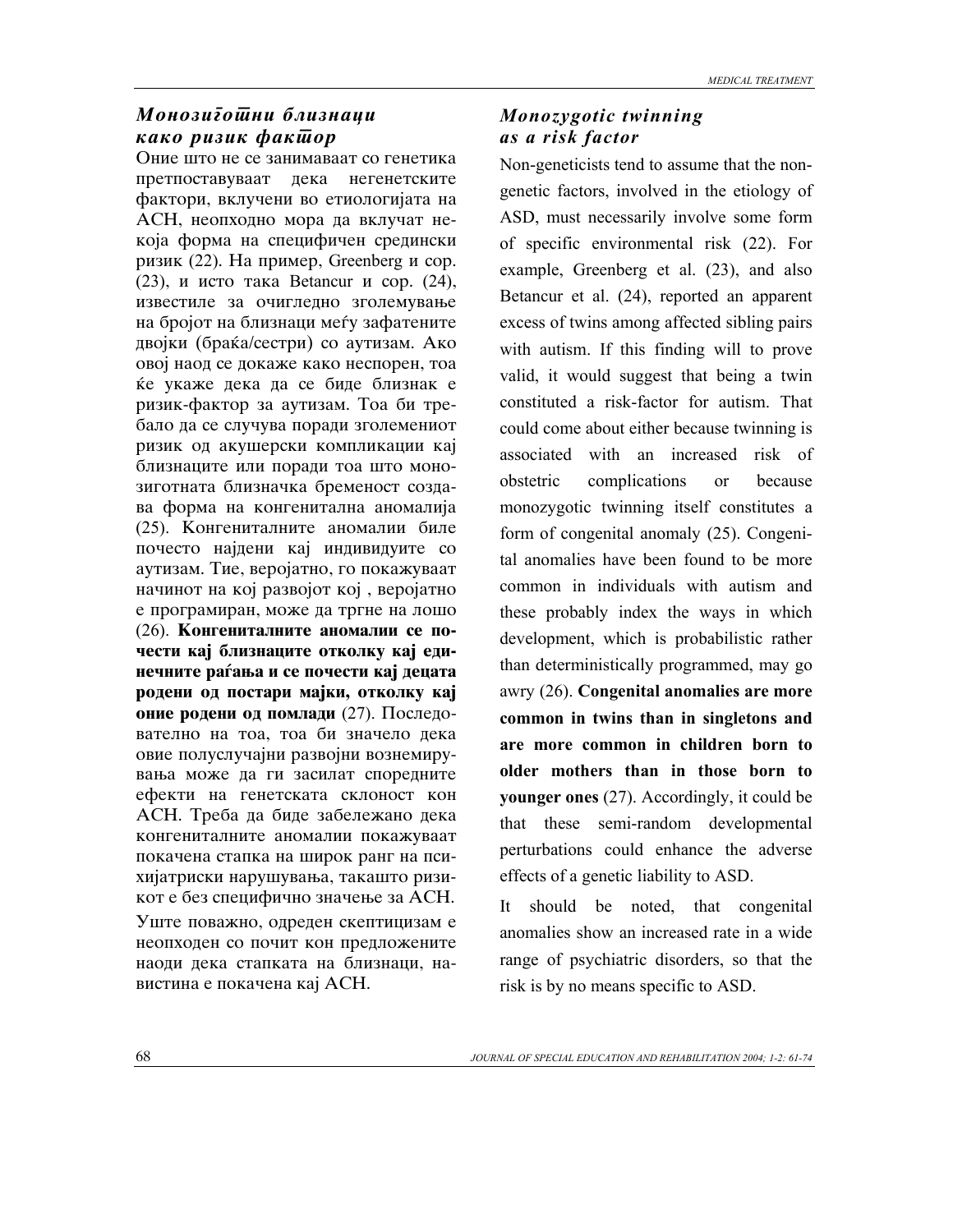Откривањето на пристрасности веројатно имаат главна улога, та вредно е да се напомене дека најсистематските примероци на Bailey и сор. (28) не вклучиле значителен вишок на монозиготни близнаци ни, пак, тоа се глепа во австралискиот примерок на близнаци на Hallmayer и сор.  $(29)$ . Може да се заклучи дека претпоставениот зголемен ризик за аутизам, асоциран со близначноста, останува шпекулативна сугестија и дека доказите покажуваат дека не е соодветно да се заклучи дека монозиготните близнаци се главен ризик-фактор.

# *Postnatalni rizik faktori Postnatal risk influences*

Сите докази посочуваат дека ретко се случува постнаталните соматски заболувања да ја зголемат појавата на АСН. Има изолирани прикази на случаи дека херпес енцефалитисот предизвикал аутизам (30), но ова е невообичаено и не се известува дека АСН е честа последица на енцефалитисот во детството  $(31)$ .

Во последната декада главниот фокус како можни ризик-фактори за АСН беше насочен кон можноста дека вакцинацијата е фактор што придонесува за појава на АСН. Прво, имаше сугестија дека морбили-паротит-рубела вакцината е одговорна за неодамнешниот висок пораст на дијагностициран АСН  $(2).$ 

Беше докажано дека по патот на минување вакцината предизвикува цревно нарушување, заради што има пропуштање на протеински продукти во крвотокот кои подоцна предизвикуваат

Ascertainment biases are likely to have played a major role and it is noteworthy that the most systematic twin sample of Bailey et al. (28) did not include a significant excess of monozygotic twins; nor did Hallmayer et al.'s (29) Australian twin sample. It may be concluded that the postulated increased risk for autism associated with being a twin remains a speculative suggestion and, on balance, the evidence indicates that it is not likely that being a monozygotic twin constitutes a major risk-factor.

All the evidence suggests that it is rare for postnatal somatic disease to give rise to an ASD. There are isolated case reports of herpes encephalitis causing autism (30) but this is decidedly unusual and ASD has not been reported as a common consequence of encephalitis in childhood (31).

# *MPR i Thimerosal MMR and Thimerosal*

During the last decade, the main focus of possible postnatal risk-factors for ASD has been on the possibility that immunization constitutes a contributory factor for ASD. First, there was the suggestion that the measles-mumps-rubella (MMR) vaccine is responsible for the huge recent rise in the rate of diagnosed ASD (2).

It was argued that through the route of a vaccine-caused gut disorder, there was leakage of protein products into the blood stream and that these then caused a special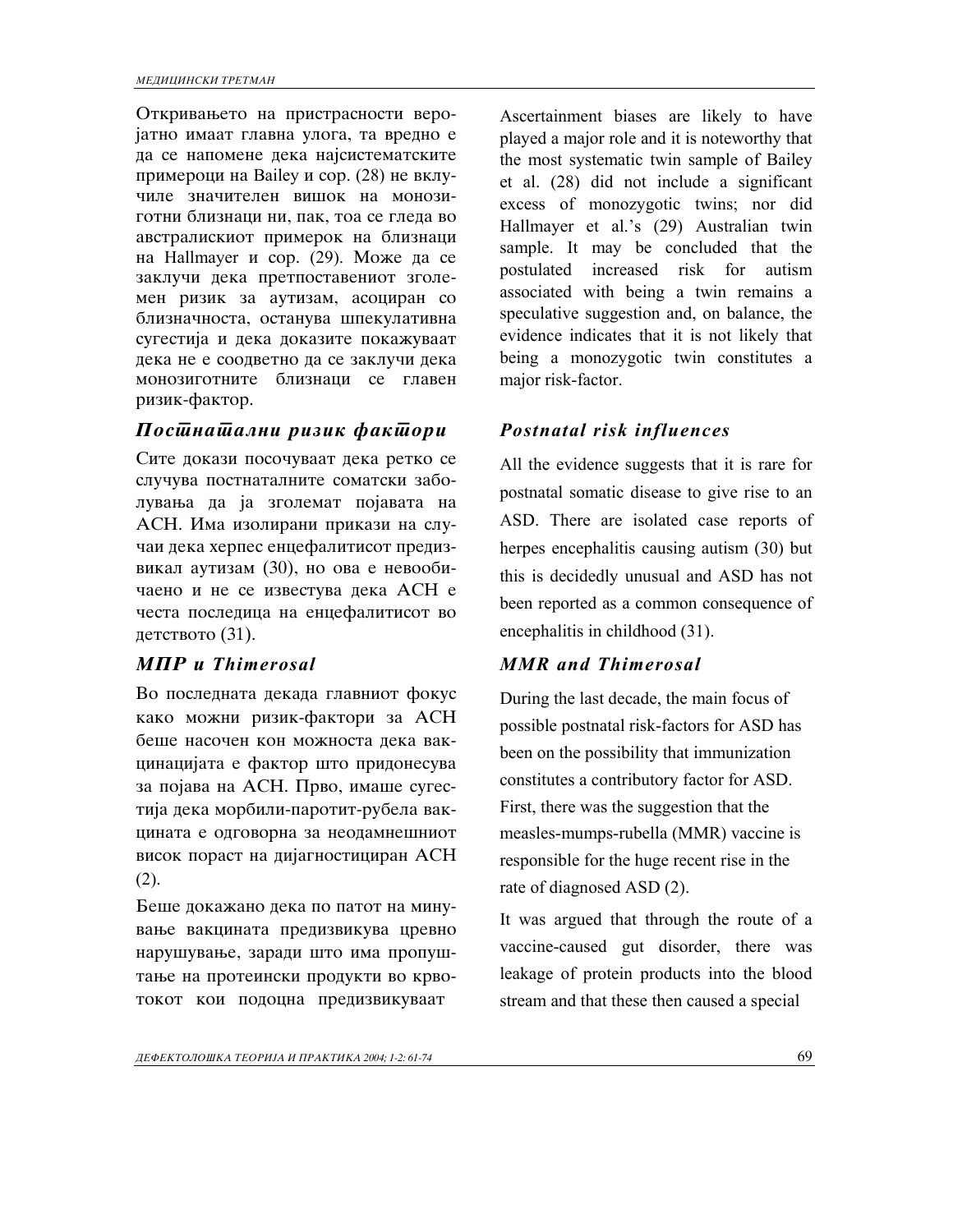посебна регресивна форма на аутизмот (каде што има губиток на претходно стекнати социјални и комуникативни вештини). Низа на епидемиолошки студии биле преземени за да се одреди дали употребата на МПР-вакцината може да биде одговорна за покачената стапка на аутизмот ширум светот и особено дали води до оваа претпоставена регресивна форма на аутизам. Доказите се постојано против МПР-хипотезата. Ако МПР била одговорна за покачувањето на АСН, би требало да

се очекува дека воведувањето на вакцината во земјите каде што побарувачката била брза и многу висока (како што е случај со Велика Британија), би требало да биде следена со големо покачување на АСН, а тоа потоа да биде следено со плато во стапката, и дека кога МПР е прекината (како што беше во Јапонија) ова треба да биде следено со намалување на стапката. Во сиве овие фази, главните промени треба да се однесуваат на регресивниот аутизам. Доказите покажуваат дека ниедно од овие очекувања не биле поткрепени $(2)$ .

Хипотезата за Thimerosal (конзерванс што се употребувал во многу вакцини до неодамна) е донекаде различна во детаљот дека живата е невротоксин; според тоа, бил очекуван директен несакан ефект на мозокот.

Како и да е, останува нејасно дали "болус"-ефектот предизвикува оштетување (пр. моментниот, голем, но кусотраен пораст на нивото на живата по вакцинацијата), или дали оштетувањето потекнува од кумулативниот пораст на нивото на живата како резултат на повеке вакцинации.

regressive form of autism (in which there was a loss of previously acquired social and communicative skills). A range of epidemiological studies was undertaken to determine whether the use of the MMRvaccine might be responsible for the worldwide rise in the rate of autism as diagnosed, and in particular whether it led to this postulated regressive form of autism. The evidence is consistently against the MMR-hypothesis. If MMR had been responsible for the rise in ASD it would be expected that the introduction of the vaccine, in countries in which the take-up was rapid and very high (as was the case in the UK), should be followed by a large step-wise increase in ASD, that this should be followed by a plateau in rate, and that when MMR was stopped (as it was in Japan) this should be followed by a fall in rate. In all these phases, the main changes should apply to regressive autism. The evidence shows that none of these expectations were borne out (2).

The hypothesis regarding Thimerosal (a preservative that was, until recently, used in many vaccines) is somewhat different in detail, in that mercury is known to be a neurotoxin; accordingly, a direct adverse effect on the brain was expected.

However, it remains uncertain whether a 'bolus' effect causes damage (i.e. the immediate, large, but very transient rise in mercury level following vaccination) or whether the damage derives from the cumulative mercury build-up resulting from multiple vaccinations.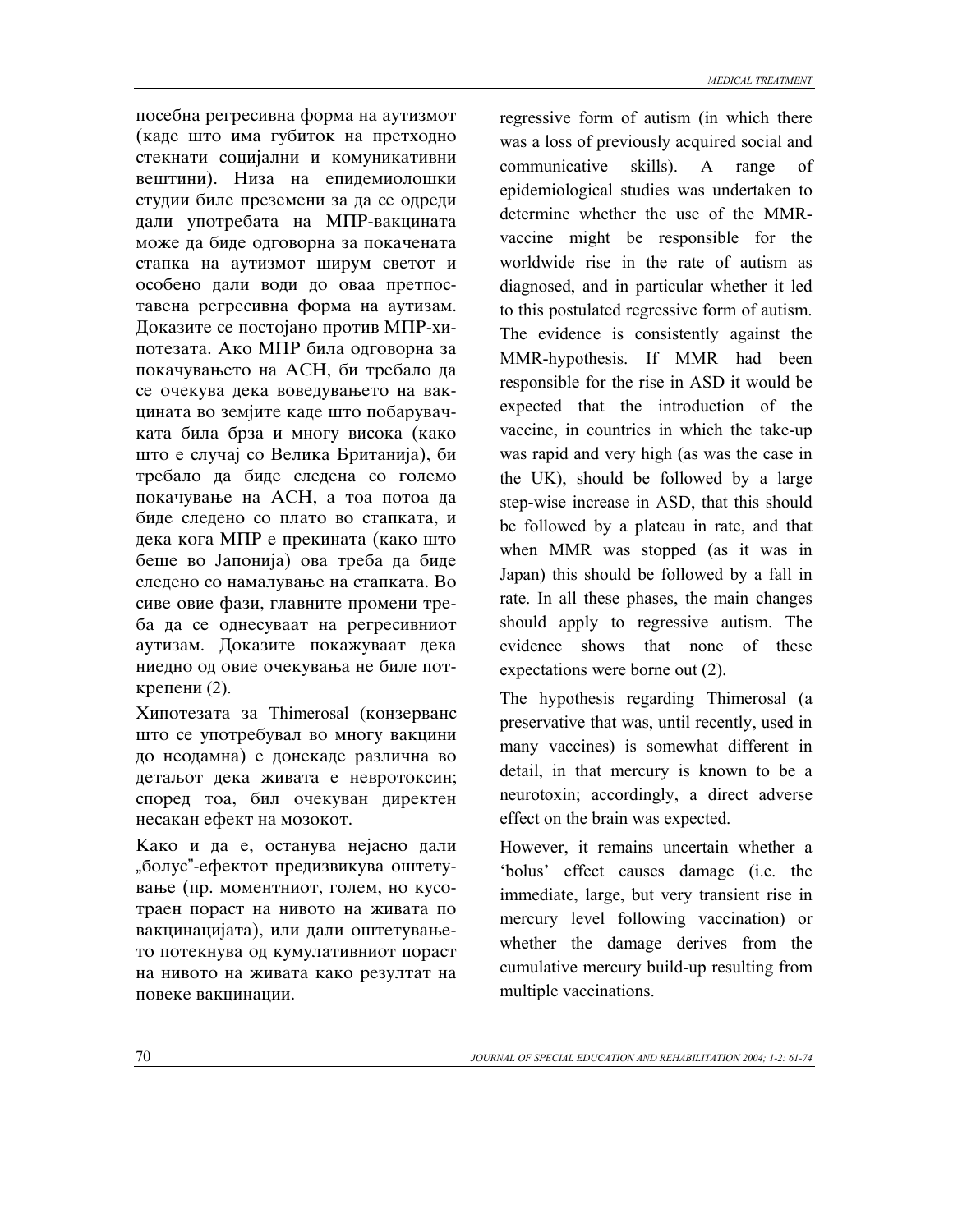Епидемиолошкиот доказ за Thimerosal е послаб во однос на оној за МПР, но повторно наодите се негативни.

Овие негативни заклучоци отвораат две прашања. Прво, ако ни МПР ни Thimerosal се виновни за почеток на аутизмот, тогаш што го предизвикало порастот? Јасно е дека главното објаснение потекнува од комбинацијата меѓу подобро утврдување и проширување на дијагностичкиот концепт. Како и да е, не може да се исклучи можноста дека постои вистински пораст во инциденцијата, што се должи на некој уште неидентификуван надворешен ризик-фактор. Второ, иако веќе не е убедливо дека МПР или Thimerosal довеле до целосен пораст на АСН, епидемиолошките податоци не може да ја исклучат можноста дека тие може да имале ефект на мал опсег од невообичаено чувствителни деца. Нема докази за потпора на оваа сугестија ама таа не може со сигурност ни да се отфрли.

Постојат добри епидемиолошки податоци што покажуваат дека вистинската инциденција на АСН сега, веројатно, е меѓу 30 и 60 случаи на 10.000, компарирано со оригиналната проценка од 4 на 10.000 направена пред околу 4 децении.

Административните податоци покажуваат масивно покачување на стапката на дијагностициран АСН. Јасно е дека голем дел се должи на комбинација меѓу подобро откривање и проширување на дијагностичкиот концепт, а вистинското покачување на инциденцијата на АСН не може да биде целосно исклучено.

The epidemiological evidence on Thimerosal is much less than that on MMR but again the findings are negative.

These negative conclusions give rise to two main queries. First, if neither MMR nor Thimerosal is responsible for the rise in autism, what has caused the increase? It is clear that the main explanation is that it derives from a combination of better ascertainment and a broadening of the diagnostic concept. However, the possibility that, in addition, there has been a true rise in incidence due to some, as yet unidentified, environmental risk factor cannot be ruled out (2). Second, although it is no longer plausible that MMR or Thimerosal have led to an overall increase in ASD, the epidemiological data cannot exclude the possibility that either might have a risk effect in a small proportion of unusually susceptible children. There is no evidence supporting this suggestion but it cannot be firmly excluded.

### *Zaklu~oci Conclusions*

There are good epidemiological data indicating that the true incidence of ASD now is likely to be of the order of 30 to 60 cases per 10.000, as compared with the original estimate of 4 per 10.000 made some four decades ago.

Administrative data show massive increases over time in the rate of diagnosed ASD and it is clear that, in large part, this is due to the combination of better ascertainment and a broadening of the diagnostic concept, but a true rise over time in the incidence of ASD cannot be entirely ruled out.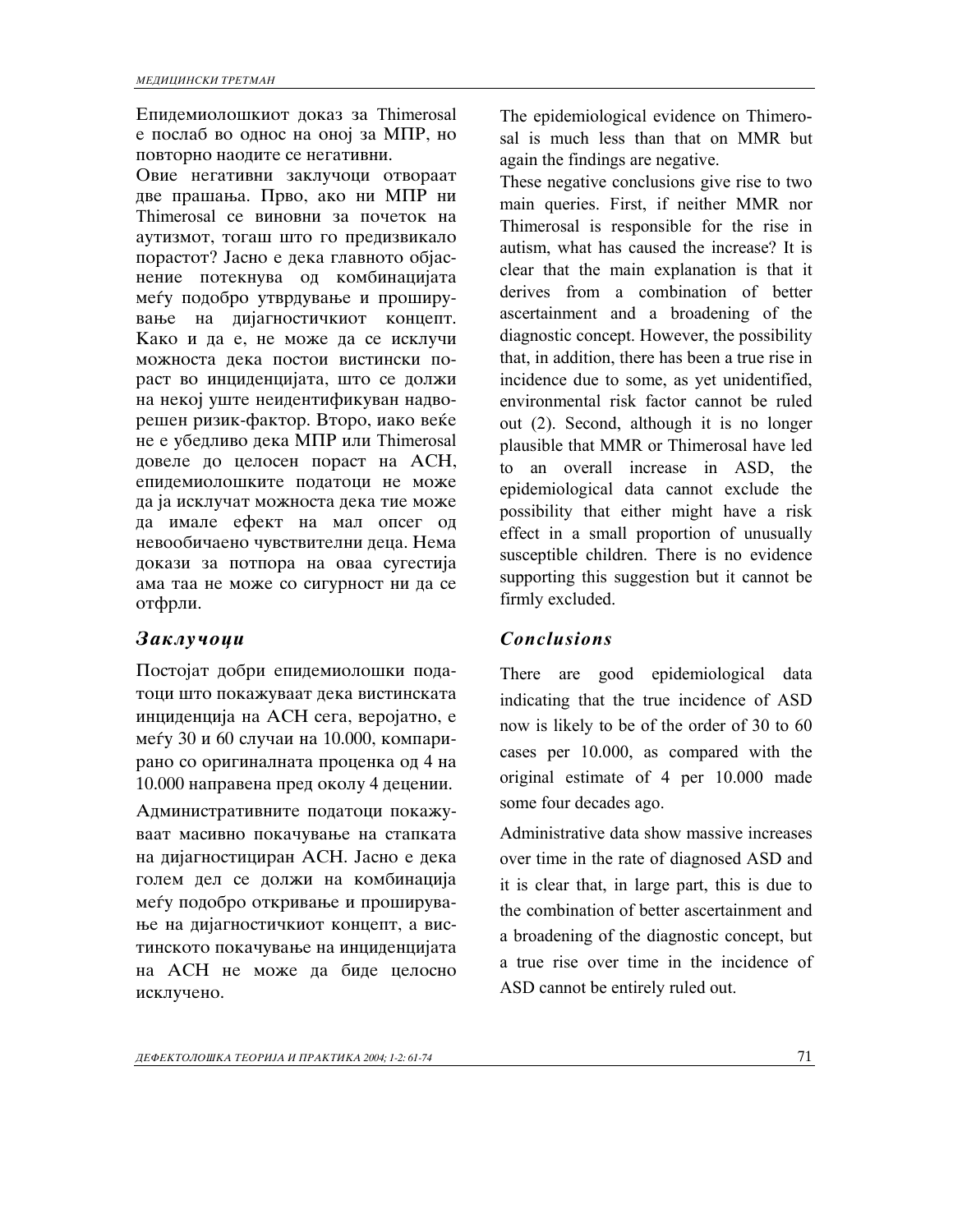Покрај силните тврдења за можната улога на МПР во однос на предизвикување на аутизмот, нема уверувачки докази за да ја поддржат оваа хипотеза. Особено стапката на АСН покажува незначајна асоцијација со било тоа да е престанувањето или почнувањето на вакцинацијата со МПР и нема промени во асоцијацијата меѓу АСН и цревните нарушувања или развојната регресија со текот на времето. Доказот во поглед на можната асоцијација со Thimerosal, конзерванс во некои вакцини, уште повеќе е ограничен. И повторно, нема поткрепувачки епидемиолошки доказ или причинска асоцијација. Останува можно дека постои вистинско покачување во инциденцијата, кое се должи на некои средински ризични фактори, а ocтанува сосема нејасно кој е тој фактор.

Генетскиот доказ е јасен дека АСН се мултифакториелни состојби, причинети од повеќе гени и некои уште неидентификувани негенетски фактори. Генетските фактори кои лежат во основа на АСН, веројатно се хетерогени. Останува нејасно дали таа хетерогеност е покажана преку клиничките знаци и, ако е, кои се тие фактори. Доказот е, исто така, јасен: дека генетската подложност кон АСН го вклучува поширокиот фенотип, што од друга страна ја проширува традиционалната дијагноза на хендикепирачка состојба кај avтизмот.

Поширокиот фенотип изгледа дека не е асоциран со епилепсијата или со менталната ретардација, та мошне малку се знае за факторите, генетски или негенетски, замешани во преминувањето од полесен поширок фенотип кон сериозно хендикепирачко нарушување.

Despite strong claims made about the possible role of MMR in relation to the causation of autism, there is no convincing evidence in support of this hypothesis. In particular, the rate of ASD shows no particular association with either the stopping or starting of MMR and there has been no change over time in the pattern of association between ASD and either bowel disturbance or developmental regression. The evidence with respect to a possible association with Thimerosal, a preservative in some vaccines, is much more limited but, again, there is no supporting epidemiological evidence of a causal association. It remains possible that there has been a true rise in incidence due to some environmental risk factor but, if so, it remains quite obscure as to what that factor might be.

The genetic evidence is clear cut that ASD are multifactorial conditions caused by multiple genes and some, as yet to be identified, non-genetic factors. The genetic factors that underlie ASD are likely to be heterogeneous but it remains unclear whether that heterogeneity is indexed by clinical features and, if it is, which they are. The evidence is also clear-cut that the genetic liability to ASD involves a broader phenotype that extends well beyond the traditional diagnosis of a handicapping condition of autism.

The broader phenotype does not seem to be associated with either epilepsy or mental retardation and very little is known on the factors, genetic or non-genetic, that are implicated in the transition from the milder broader phenotype to a seriously handicapping disorder.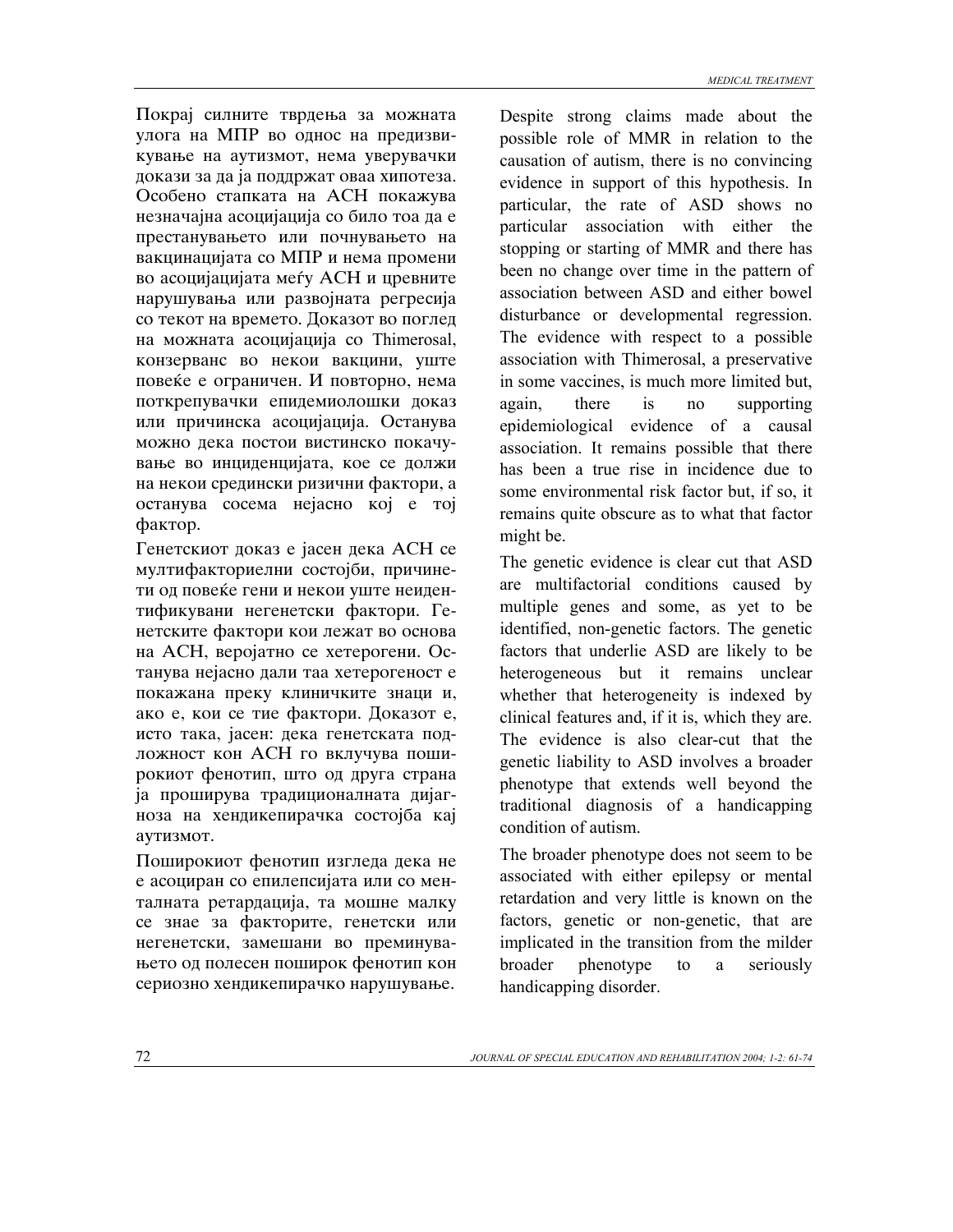Епидемиолошките наоди биле од помош во вклучувањето и исклучувањето на различни претпоставени причински влијанија и тие ќе продолжат да имаат пресудно влијание во таа поврзаност. Сепак, евидентно е дека прогресот решавачки ќе зависи од комбинацијата и интеграцијата на епидемиологијата со базичните научни лабораториски студии.

### *Literatura / References*

1. **Tidmarsh L, Volkmar FR.** Diagnosis and epidemiology of autism spectrum disorders. Can J Psychiatry 2003; 48 (8): 517-525.

2. **Rutter M, Andersen-Wood L, Beckett C, Bredenkamp D, Castle J, Groothues C, Kreppner J, Keaveney L, Lord C, O'Connor TG, & the ERA Study Team (1999).** Quasiautistic patterns following severe early global privation. *Journal of Child Psychology and Psychiatry* 40, 537-49.

3. **Rutter M.** Genetic influences and autism. In F. Volkmar (ed.) *Handbook of Autism, 3rd Edition*. John Wiley, New York.

4. **Smalley S.** Autism and tuberous sclerosis. *Journal of Autism and Developmental Disorders* 1998; 28: 407-14.

5. **Harrison JE. & Bolton PF.** Annotation: tuberous sclerosis. *Journal of Child Psychology and Psychiatry* 1997; 38: 603-14.

6. **Bolton PF, Park R, Higgins N, Griffiths PD & Pickles A.** Neuro-epileptic determinants of autism spectrum disorders in Tuberous Sclerosis complex. *Brain* 2002; 125: 1247-55.

7. **Gillberg C.** Chromosomal disorders and autism. *Journal of Autism and Developmental Disorders* 1998; 28: 415-25.

Epidemiological findings have been helpful in both ruling in and ruling out various postulated causal influences and they will continue to be formative in that connection. Nevertheless, it is evident that progress is going to be crucially dependent on the combination and integration of epidemiology with more basic science laboratory studies.

16. **Deykin EY & MacMahon B.** Pregnancy, delivery, and neonatal complications among autistic children. *American Journal of Diseases of Children* (1980) 134: 860-64.

17. **Bolton P, Murphy M, Macdonald H, Whitlock B, Pickles A & Rutter M.** Obstetric complications in autism: Consequences or causes of the condition? *Journal of the American Academy of Child and Adolescent Psychiatry* 1997; 36: 272-81.

18. **Kanner L.** Autistic disturbances of affective contact. *Nervous Child* 1943; 2: 217- 50.

19. **Wing L.** Childhood autism and social class: A question of selection? *British Journal of Psychiatry* 1980; 137: 410-17.

20. **Schopler E, Andrews CE & Strupp K.** Do autistic children come from upper middle class parents? *Journal of Autism and Developmental Disorders* 1979; 2: 139-51.

21. **Fombonne E.** Epidemiological surveys of autism and other pervasive developmental disorders: An update. *Journal of Autism and Developmental Disorders* 2003; 33: 365.

22. **Jensen AR.** The puzzle of nongenetic variance. In: R. Sternberg & EL. Grigorenko (eds.) *Intelligence, heredity, and environment*. Cambridge University Press, Cambridge, 1997; 42.